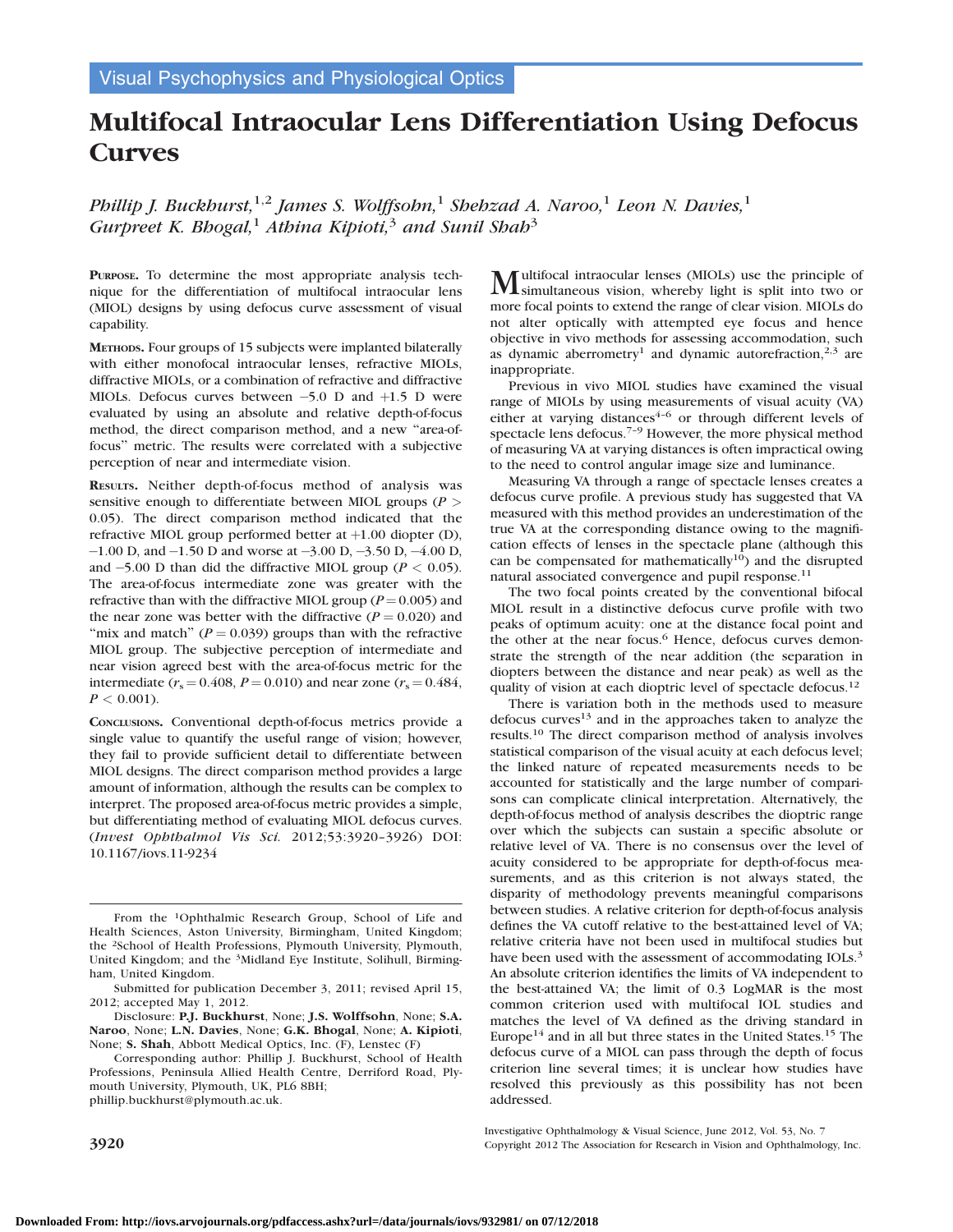**TABLE 1.** Subject Demographics for Each of the Bilaterally Implanted IOL Groups  $(n = 15$  in each)

|                       | <b>Bilateral Monofocal IOL</b> | <b>Bilateral ReZoom</b> | <b>Bilateral Tecnis ZM900</b> | <b>Mix and Match</b> |
|-----------------------|--------------------------------|-------------------------|-------------------------------|----------------------|
| Age, y, Mean $\pm$ SD | $62.1 \pm 6.8$                 | $62.3 \pm 8.4$          | $60.7 \pm 11.0$               | $58.5 \pm 9.2$       |
| <b>Sex</b>            | 3 male, 12 female              | 7 male, 8 female        | 4 male, 11 female             | 7 male, 8 female     |

Given the lack of standardization in the methods used to analyze a defocus curve, the aim of this study was to determine suitable metrics for the stratification of MIOL defocus curves.

## **METHODS**

#### Subjects and Measurements

Sixty subjects (21 males, 39 females) of mean age  $\pm$  SD 61.2  $\pm$  8.9 years, scheduled for bilateral cataract surgery or clear lens extraction, were recruited from Solihull Hospital and the Midland Eye Institute (Solihull, UK). The inclusion criteria were the absence of any ocular pathologic finding and previous surgery, corneal astigmatism  $\leq$ 1.50 D, and willingness to participate within the study. The subjects were sequentially allocated to one of four groups in accordance with the date at which they attended for their preoperative assessment; as such, the subjects were randomly assigned by the date at which they first attended the surgical center: the first group of 15 subjects was bilaterally implanted by using a mix-and-match strategy; a ReZoom MIOL (Abbott Medical Optics, Inc., Santa Ana, CA) was implanted in the right eye and a Tecnis ZM900 MIOL (Abbott Medical Optics) was implanted in the left. The second group of 15 subjects was implanted bilaterally with the ReZoom MIOL. The third group of 15 subjects was implanted bilaterally with the Tecnis ZM900 MIOL. The fourth group of 15 subjects was implanted bilaterally with a spherical monofocal IOL (Softec 1; Lenstec, St. Petersburg, FL) with power optimized for distance vision.

All patients gave informed consent to participate in the study, following explanation of the procedures and the risks involved. The study adhered to the tenets of the Declaration of Helsinki and was approved by the local research ethics committee. The subject demographics are detailed in Table 1.

Preoperatively, an IOLMaster (Carl Zeiss Meditec AG, Jena, Germany) running version 5.0 analysis software and NIDEK OPD-Scan II (Optical Path Difference Scanning System II; NIDEK Co., Ltd., Gamagori, Japan) aberrometer and topographer were used to determine axial length and corneal power. To determine IOL power, the Hoffer Q IOL formula was used for short axial lengths (<22 mm) and the SRK/T was used for all other axial lengths; emmetropia was the target in all cases.

All operations were performed by one of two surgeons using topical or local anesthetic. A 2.85-mm clear corneal incision (widening to 3.2 mm before the insertion of the IOL) was placed on the steepest corneal axis to reduce residual levels of postoperative astigmatism. Phacoemulsification, aspiration, and irrigation were performed through a 5.5-mm capsulorhexis with the Millennium phacoemulsification system (Bausch and Lomb, Rochester, NY). All IOLs were implanted into the capsular bag.

The ReZoom is a hydrophobic acrylic MIOL, with a 6-mm five-zone concentric refractive optic. The IOL has an equivalent near addition of  $+3.50$  D at the IOL plane (approximately  $+2.60$  D at the spectacle plane) and an aberration control aspheric posterior surface optic. The Tecnis ZM900 is a hydrophobic acrylic MIOL. The 6-mm optic has a concentric fully diffractive anterior surface and an aberration control posterior optic. The diffractive first-order power is equivalent to a near addition of  $+4.00$  D at the IOL plane (approximately  $+3.20$  D at the spectacle plane). The monofocal Softec 1 IOL involved in the study is a one-piece hydrophilic acrylic spherical IOL with a 5.75-mm optic.

All subjects were examined 3 to 6 months postoperatively for the purposes of this study. No clinically significant posterior capsule opacity was present at the time of measurement. Subjective manifest refraction, maximizing the positive power while maintaining optimum distance VA, was performed at 6 m by a single UK-qualified optometrist (P.J.B.). Monocular and binocular uncorrected and best-corrected distance VA was measured by using a computerized test chart (Test Chart 2000; Thomson Software Solutions, Hatfield, UK), and monocular and binocular intermediate (79 cm) and near (40 cm) VA was measured with the Early Treatment of Diabetic Retinopathy Study (ETDRS) Near LogMAR Chart 2000 (Precision Vision, LaSalle, IL). As several measurements of near and intermediate vision were required for the study, four EDTRS charts were cycled to prevent memorization of letters.

Binocular distance corrected defocus curves were measured in each subject with the Test Chart 2000, positioned at 6 m, to measure the VA with each defocus lens. These were sequenced in a random order over the range of  $+1.50$  to  $-5.00$  D in 0.50-D steps with the letters on the Test Chart 2000 randomized between measures. An Oculus Universal Trial Frame (Keeler Ltd., Windsor, UK), adjusted to



FIGURE 1. Results of the relative (a) and absolute (b) depth-of-focus methods of analysis.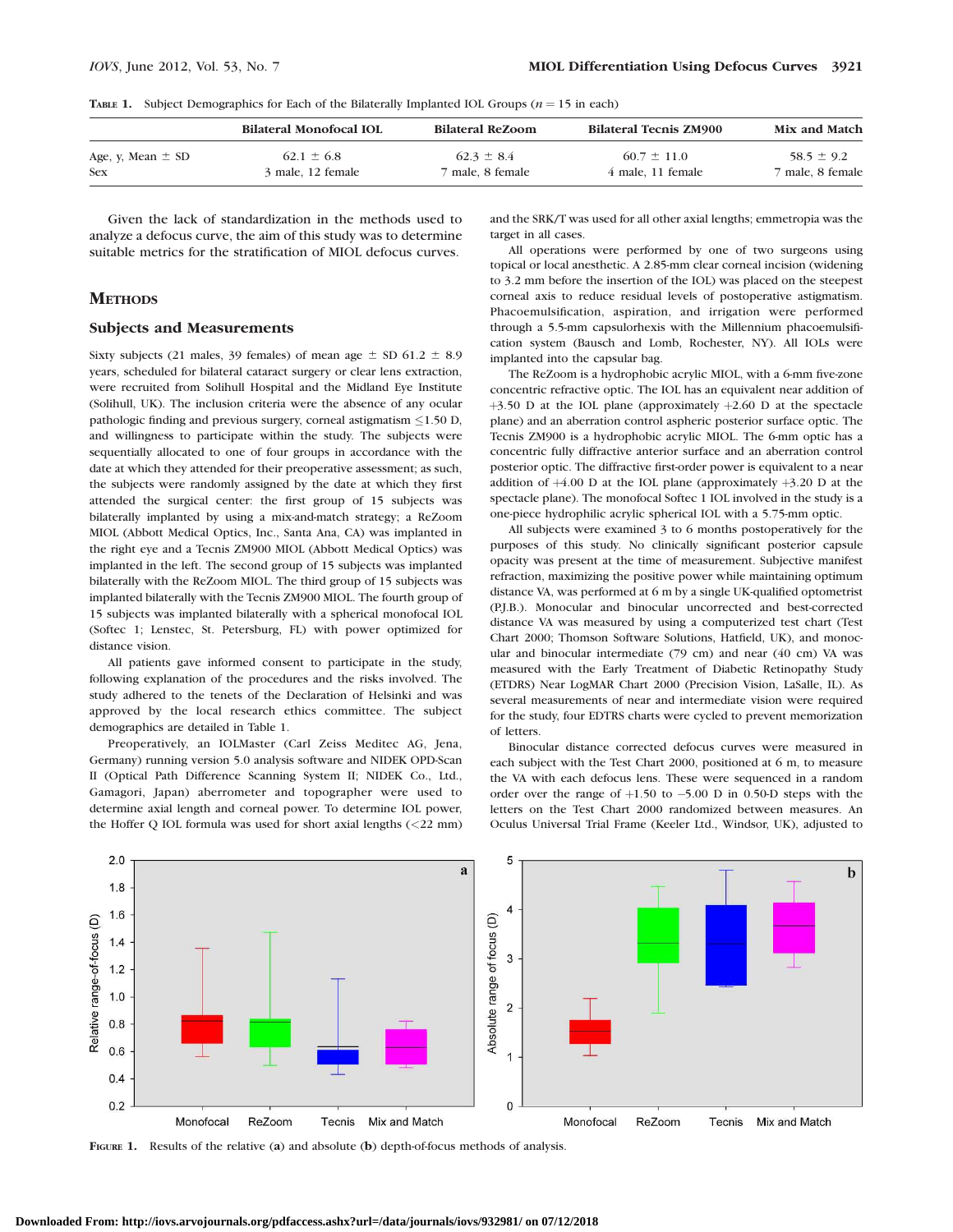TABLE 2. Coefficient of Determination  $(r^2)$  and Standard Error of Estimate in Fitting the Defocus Curve Data with Increasing Order of Polynomial ( $n = 60$ )

|            | $r^2$               | <b>Standard Error</b><br>of Estimate |  |  |
|------------|---------------------|--------------------------------------|--|--|
| 4th order  | $0.8197 \pm 0.1404$ | $0.0964 \pm 0.0410$                  |  |  |
| 5th order  | $0.8458 \pm 0.1317$ | $0.0928 \pm 0.0410$                  |  |  |
| 6th order  | $0.9250 \pm 0.0652$ | $0.0705 \pm 0.0301$                  |  |  |
| 7th order  | $0.9507 \pm 0.0444$ | $0.0601 \pm 0.0253$                  |  |  |
| 8th order  | $0.9635 \pm 0.0371$ | $0.0555 \pm 0.0222$                  |  |  |
| 9th order  | $0.9768 \pm 0.0243$ | $0.0493 \pm 0.0208$                  |  |  |
| 10th order | $0.9315 \pm 0.2166$ | $0.1548 \pm 0.4906$                  |  |  |
|            |                     |                                      |  |  |

ensure a 12-mm back vertex distance, was used to house the manifest refraction and each additional defocus lens. For each measurement of VA, subjects were prompted once with the phrase ''can you read any more letters on the line below''? according to the methodology described by Gupta and colleagues.<sup>10</sup> Each subject also subjectively rated his or her intermediate and near vision on a scale of 0 (completely unsatisfied) to 5 (completely satisfied). Monocular pupil sizes were measured by using a validated portable infrared pupillography device, the Pupilscan II infrared pupillometer (Keeler Ltd.).<sup>16,17</sup>

#### Statistical Analysis

The one-sample Kolmogorov-Smirnov test was used to determine if results from each measurement followed a normal distribution. Where the data followed a normal distribution, parametric analysis was performed, whilst nonparametric statistical analysis was used for nonnormally distributed data.<sup>18</sup> All defocus curve acuities were corrected for spectacle magnification (SM) according to a back vertex distance (BVD) of 12.0 mm (equation  $1^{10}$ ).

$$
SM = Lens Power/[1(BVD \times Lens Power)] \tag{1}
$$

For each defocus curve, a best-fit polynomial regression curve was fitted to the data points with SigmaPlot 2000 (SPSS Inc., Chicago, IL) (y is the visual acuity [LogMAR] and x is the optical defocus [diopters]). Each data set (14 points) was fitted with a 4th, 5th, 6th, 7th, 8th, 9th, 10th, 11th, and 12th order polynomial. The curve-fitting process was limited to 200 iterations for each curve. Increasing the order of the polynomial to fit the defocus curves resulted in a higher  $r^2$  and decreased the standard error of estimate up until a ninth order polynomial; fitting polynomials of 10th order displayed more variability in the standard error of estimation, as valid curves could not be fitted to all data sets within the iteration limit (Table 2). Therefore, a ninth order polynomial function was used for all further analysis as it was the lowest-order polynomial that provided a universal best fit to all data sets (equation 2).

$$
y = a + bx + cx^{2} + dx^{3} + ex^{4} + fx^{5} + gx^{6} + bx^{7} + ix^{8} + ix^{9}
$$
 (2)

VA at 40 cm, measured with the near EDTRS chart, was compared with the VA with a defocus lens of-2.50 D, using Pearson's product moment correlation and Bland and Altman limits of agreement.19

A relative range of focus was calculated for each subject by determining when the polynomial dropped below  $+0.04$  LogMAR greater than the patient's best VA as described by Gupta and

TABLE 4. Best Distance-Corrected Intermediate (79 cm) and Near (40 cm) LogMAR VA for Each of the Bilaterally Implanted IOL Groups ( $n =$ 15 in each)

| <b>Binocular</b><br>Softec 1 | <b>Binocular</b><br><b>ReZoom</b>                                                                                                                | <b>Binocular</b><br><b>Tecnis</b><br><b>ZM900</b> | Mix and<br>Match |  |
|------------------------------|--------------------------------------------------------------------------------------------------------------------------------------------------|---------------------------------------------------|------------------|--|
|                              | 40 cm $+0.57 \pm 0.09 +0.26 \pm 0.10 +0.17 \pm 0.11 +0.18 \pm 0.10$<br>79 cm $+0.28 \pm 0.09$ $+0.17 \pm 0.10$ $+0.28 \pm 0.14$ $+0.19 \pm 0.08$ |                                                   |                  |  |

colleagues.<sup>10</sup> If the second multifocal peak (corresponding with the near focal point) also met these criteria, the range of defocus values meeting the criteria for both focal points was summated. The absolute criteria of 0.30 LogMAR was also used to calculate depth of focus; the Newton-Raphson method<sup>20</sup> was used to calculate x when  $y = 0.3$ . The Newton-Raphson method is used to find the roots of a function, by adjusting the polynomial function by 0.3 to find x when  $y = 0.3$ (equation 3). The table of corresponding  $x$  and  $y$  values produced by Sigmaplot 2000 was used to determine the initial approximation  $x_0$ .

$$
x_1 = x_0 = -\frac{f(x_0)}{f'(x_0)}
$$
  
=  $x_0$   

$$
-\frac{(a-0.3) + bx_0 + cx_0^2 + dx_0^3 + ex_0^4 + Fx_0^5 + gx_0^6 + bx_0^7 + ix_0^8 + jx_0^8}{b + 2cx_0 + 3dx_0^2 + 4ex_0^3 + 5fx_0^4 + 6gx_0^5 + 7bx_0^6 + 8ix_0^7 + 9jx_0^8}
$$
(3)

The resultant  $x_1$  from equation 3 is a better approximation of x when y  $= 0.3$ ; however, for increased accuracy this process is repeated by taking the resultant  $x_1$  to be  $x_n$  and putting this value through equation 4 until the percentage error (% error) is reduced to 0 (equation 5).

$$
x_{n+1} = x_n = -\frac{f(x_n)}{f'(x_n)}
$$
  
=  $x_n$   

$$
-\frac{(a-0.3) + bx_n + cx_n^2 + dx_n^3 + ex_n^4 + Ex_n^5 + gx_n^6 + bx_n^7 + ix_n^8 + jx_n^9}{b + 2cx_n + 3dx_n^2 + 4ex_n^3 + 5fx_n^4 + 6gx_n^5 + 7bx_n^6 + 8ix_n^7 + 9jx_n^8}
$$
  
(4)

% error = 
$$
\frac{(x_{n+1} - x_n)}{\frac{(x_{n+1} + x_n)}{2}}
$$
 (5)

The Newton-Raphson method was used to determine each intersection of the curve at 0.3 LogMAR. The range of focus was calculated as the dioptric distance over which VA was better than 0.3 LogMAR.

The polynomial equations for each curve were integrated so that a new "area of focus" metric (LogMAR \* m<sup>-1</sup>) could be derived (equation 6). In accordance with the consensus of previous literature, the upper limit for depth of focus was defined as 0.3 LogMAR, corresponding with the European<sup>14</sup> and American<sup>15</sup> binocular visual acuity driving standards.

$$
\int_{a_1}^{a_0} ax + bx^2 + cx^3 + dx^4 + ex^5 + fx^6 + gx^7 + bx^8 + ix^9 + bx^{10} \quad (6)
$$

The defocus curves were divided into distance, intermediate, and near

**TABLE 3.** Pupil Sizes for Each of the Bilaterally Implanted IOL Groups  $(n = 15$  in each)

|                                                                                                                                                                                                   | Softec 1 |  | ReZoom |  | <b>Tecnis ZM900</b> |  | Mix and Match |               |
|---------------------------------------------------------------------------------------------------------------------------------------------------------------------------------------------------|----------|--|--------|--|---------------------|--|---------------|---------------|
|                                                                                                                                                                                                   |          |  | R      |  | R                   |  | <b>Tecnis</b> | <b>ReZoom</b> |
| mm, mean $\pm$ SD $\pm$ 4.23 $\pm$ 0.74 $\pm$ 4.27 $\pm$ 0.78 $\pm$ 4.09 $\pm$ 0.71 $\pm$ 4.06 $\pm$ 0.69 $\pm$ 4.16 $\pm$ 0.62 $\pm$ 4.16 $\pm$ 0.61 $\pm$ 4.18 $\pm$ 0.76 $\pm$ 4.19 $\pm$ 0.77 |          |  |        |  |                     |  |               |               |

L, left; R, right.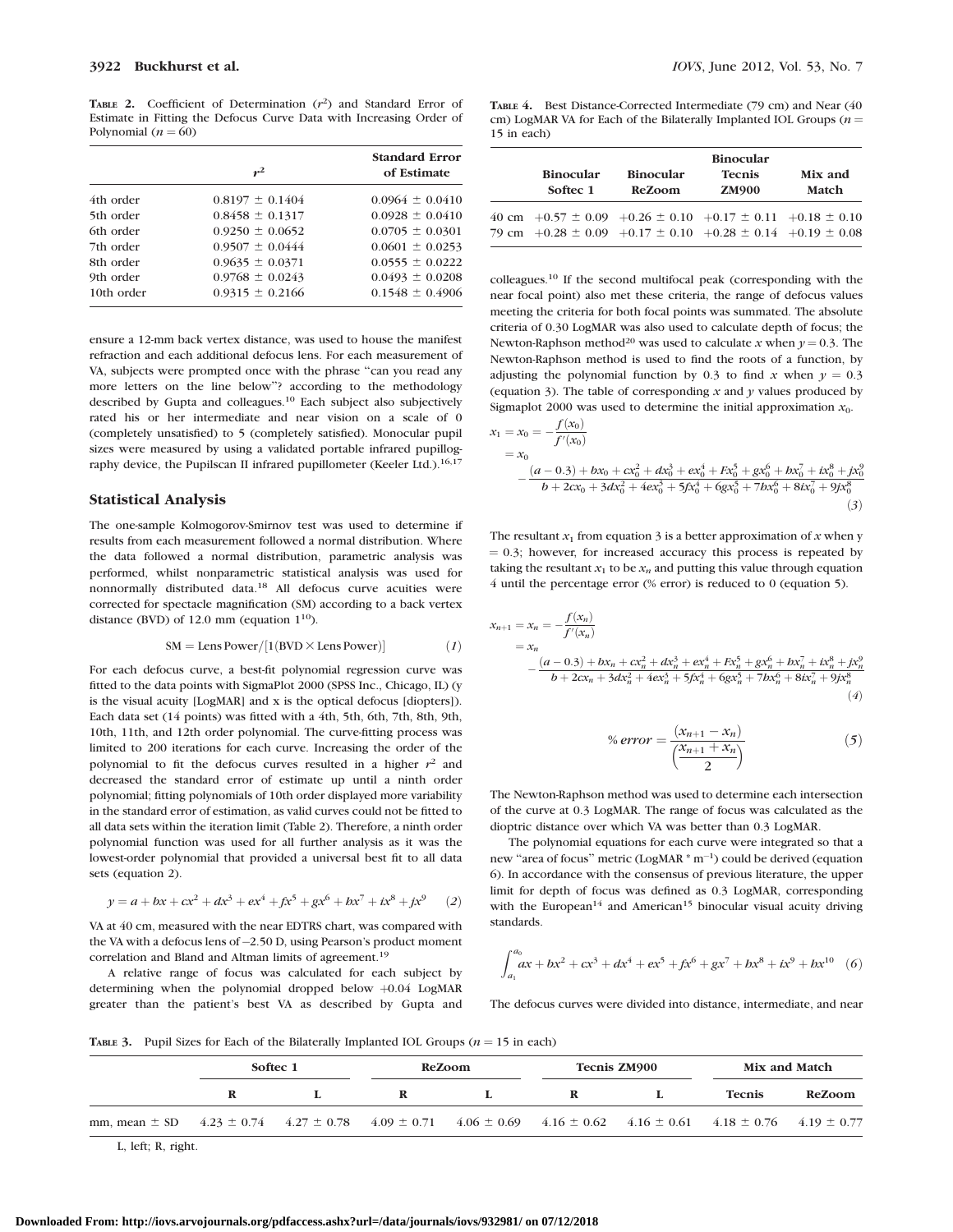

FIGURE 2. Results of the direct comparison method of analysis. \*\*\*Significance at the  $P < 0.01$  level; \*significance at  $P < 0.05$ .

zones. The near zone was defined as between  $-4.00$  and  $-2.00$  D, corresponding with a 25- to 50-cm range, commonly referred to as the range of near vision.<sup>21</sup> The intermediate zone was defined as  $-2.00$  to -0.50 D, from 50 cm (approximately arm's length) to 2 m. Beyond this, the distance zone was defined as the distances between  $-0.50$  to  $+0.50$ D. These zones were used to define the limits of integration. A two-way repeated measures ANOVA was used to determine if there was any statistically significant difference in the area-of-focus and the defocus curves between lenses. If a significant difference was found, then a one-way ANOVA was used to examine differences by applying Bonnferoni post hoc tests to determine pairwise differences.

The subjective rating of intermediate vision was correlated with the absolute, relative, and area (intermediate) defocus curve metrics, as well as with best distance-corrected intermediate VA (79 cm), by using the Spearman's rank correlation coefficient. The subjective rating of near vision was correlated with the absolute, relative, and area (near) defocus curve metrics, as well as with best distance-corrected near VA (at 40 cm), by using the Spearman's rank correlation coefficient.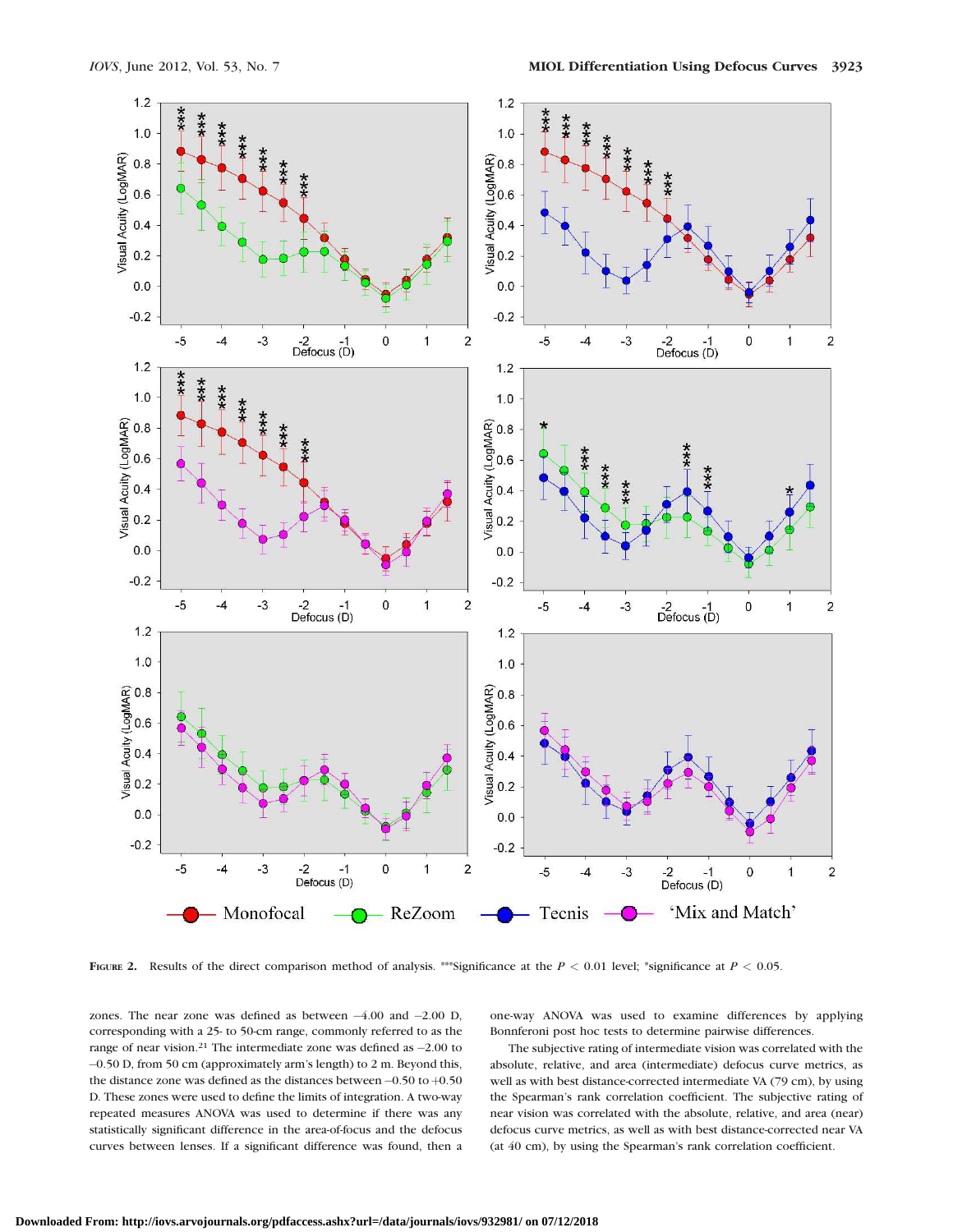

FIGURE 3. Results of the area-of-focus method of analysis for the distance, intermediate, and near zone.

#### **RESULTS**

The IOL-implanted groups had similar demographics (age:  $F_3$  = 0.370,  $P = 0.829$ ; Table 1).

No significant difference in the pupil size of each group was found for both the right eye ( $F_3$  = 0.094, P = 0.963) and left eye  $(F_3 = 0.227, P = 0.878)$  (Table 3).

Measurement of best distance-corrected near VA (at 40 cm) revealed greater VA for all multifocal groups than for the monofocal group ( $P < 0.001$ ); however, no differences were found between the MIOL groups ( $P > 0.05$ ). For best distancecorrected intermediate VA (79 cm), the ReZoom MIOL group achieved higher levels of intermediate VA than both the monofocal ( $P = 0.019$ ) and Tecnis ZM900 ( $P = 0.024$ ) groups and similar levels of intermediate VA in comparison with the mix-and-match group ( $P = 0.419$ ) (Table 4).

The relative depth-of-focus analysis method provided similar results for all lens types ( $F_3 = 2.144$ ,  $P = 0.105$ ; Fig. 1).

The results obtained with the absolute depth-of-focus analysis method revealed that all multifocal groups demonstrated a greater depth of focus than a monofocal group ( $P <$ 0.001). However, this method of analysis found no significant differences in the results for each of the MIOL groups ( $P >$ 0.05; Fig. 1).

The results of the direct comparison method revealed that all of the MIOL groups achieved significantly higher VAs over the range of -2.00 to -5.00 D than did a monofocal IOL group  $(P < 0.001)$ . In addition, this method revealed differences between the MIOL designs, showing that the binocular ReZoom performed better at  $+1.00$  D ( $P = 0.024$ ),  $-1.00$  D  $(P=0.002)$ , and  $-1.50$  D  $(P=0.003)$  than the binocular Tecnis ZM900 group but performed significantly worse at  $-3.00$  D (P  $(1.006)$ ,  $-3.50$  D ( $P < 0.001$ ),  $-4.00$  D ( $P = 0.003$ ), and  $-5.00$ D ( $P = 0.017$ ). The mix-and-match group showed similar results to both the ReZoom and Tecnis groups (Fig. 2).

The area-of-focus analysis method revealed similar results between all groups for the distance area ( $F_3 = 2.541$ ,  $P =$ 0.065). For the intermediate zone, the ReZoom group had better vision (a larger area) than the Tecnis ZM900 group ( $P =$ 0.005); no other differences were found for the intermediate zone. For the near area of focus, all MIOL groups achieved better vision than the monofocal IOL group ( $P < 0.001$ ); in



FIGURE 4. Correlation of the subjective perception of intermediate vision with (a) relative depth of focus, (b) absolute depth of focus, (c) intermediate area of focus, and (d) intermediate VA.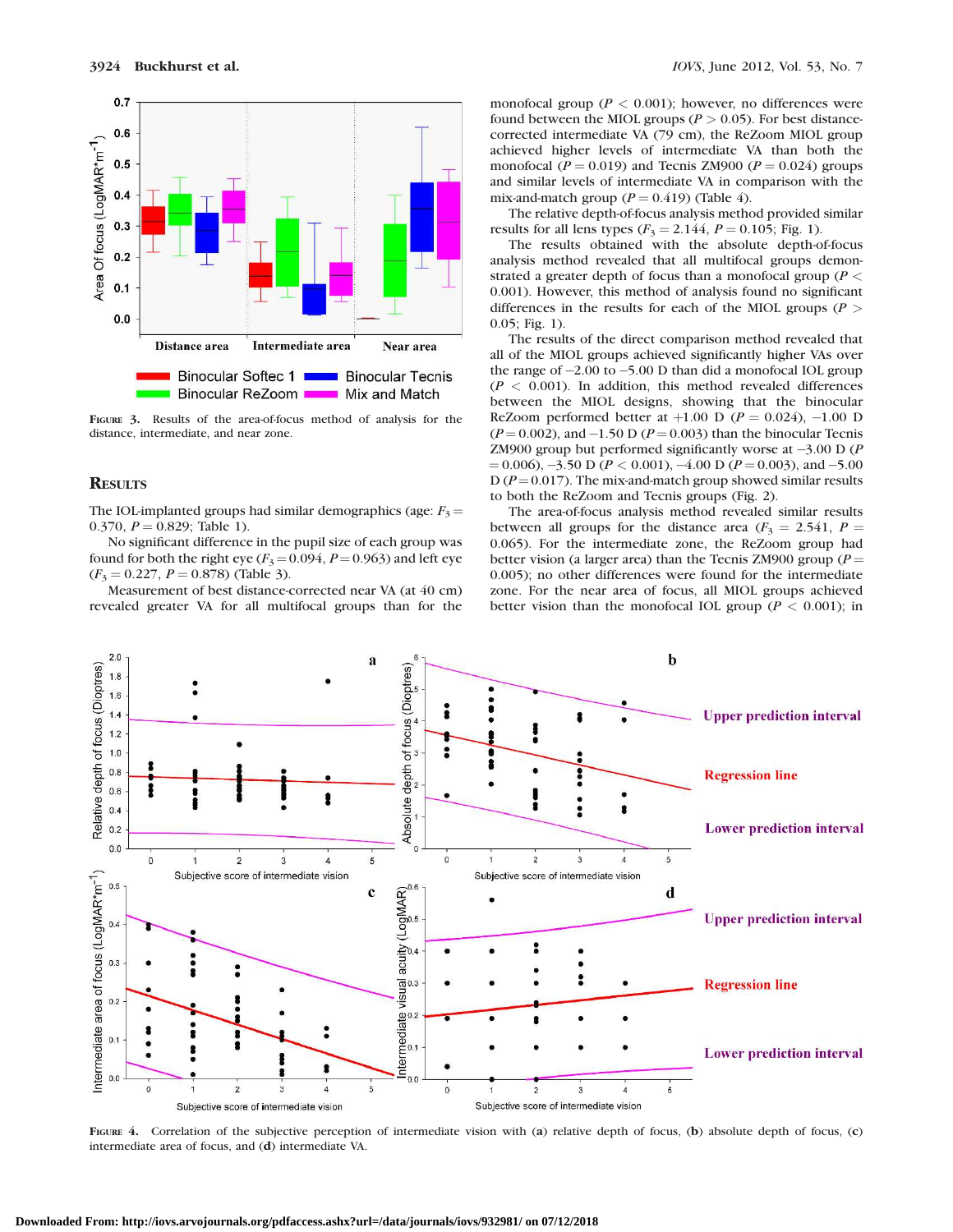addition the near area of the Tecnis ZM900 ( $P = 0.020$ ) and of the mix-and-match ( $P = 0.039$ ) groups was greater than that that of the ReZoom group (Fig. 3).

The intermediate area of focus demonstrated a higher correlation with the subjective rating of intermediate vision  $(r<sub>s</sub>$  $= 0.408$ ,  $P = 0.010$ ) than did the best distance-corrected intermediate VA ( $r_s = 0.148$ ,  $P = 0.204$ ), relative range of focus  $(r_s = 0.36, P = 0.783)$ , and absolute range of focus  $(r_s = 0.340, P)$  $(0.008)$  (Fig. 4). Similarly, the subjective rating of near vision correlated strongest with the near area of focus ( $r_s = 0.484$ ,  $P <$ 0.001) in comparison with best distance-corrected near VA  $(r<sub>s</sub>$  $= 0.385, P = 0.001$ , relative range of focus ( $r_s = 0.154, P =$ 0.241), and absolute range of focus ( $r_s = 0.408$ ,  $P = 0.001$ ) (Fig. 5).

## **DISCUSSION**

Direct comparisons of robustly measured defocus curves provide a detailed comparison of VA at every level of defocus.10,13 However, metrics for providing a global overview of the performance of a lens are important to allow standardized comparisons between studies. Relative and absolute depth-of-focus analysis methods are the two most common metrics used to assess defocus curves. However, in this study, neither the relative nor the absolute defocus curve analysis method was sensitive to differences between MIOL designs despite the clear variation that was demonstrated with the direct comparison method and area-of-focus method.

The area-of-focus metric provides an overview of the visual range separately for distance, near, and intermediate. By using area it also accounts for the level of VA within the range as well as the range itself. The area metric identified the increased level of VA within the intermediate range of a lower addition MIOL in comparison to a high addition lens. With the area metric, differences between the MIOL groups can be identified as well as the difference between a monofocal IOL and MIOL. The area metric provides an overview of results that can be standardized and are sensitive to differences between MIOL designs.

A potential source of error occurs when fitting polynomial curves to each data set. This study concluded that when using a 14-point data set between  $-5.0$  and  $+1.5$  D, a ninth order polynomial is most appropriate. Fitting polynomials of a high order creates oscillation of the fitted curve, known as the Runge phenomenon.<sup>22</sup> This oscillation occurs mostly at the edges of a data set between the first and last values. To account for this phenomenon, the chosen defocus curve range was 1.00 D on either side of the required range for measurement of the area of focus. Therefore, when using a ninth order polynomial, it is important to retain the full range of defocus curve between  $-5.0$  and  $+1.5$  D despite the area metric using only the area between  $-4.0$  and  $+0.5$  D.

Near VA is the most common method used to determine the effectiveness of a MIOL. The intermediate and near area of focus demonstrated a higher correlation with the subjective rating of near vision than did intermediate and near VA, possibly owing to the wide focal range with which the area metric is generated, better capturing the subjective experience.

In conclusion, defocus curve methodology and analysis need to be standardized so that results can be compared between studies. The direct method of assessment is important as it can determine differences between lenses at each level of focus. However, the results attained from this method need to be viewed with caution as the number of statistical tests required to analyze a defocus curve leaves it vulnerable to type 1 errors. Alternatively, this study proposed an area-of-focus



FIGURE 5. Correlation of the subjective perception of near vision with (a) relative depth of focus, (b) absolute depth of focus, (c) near area of focus, and (d) near VA.